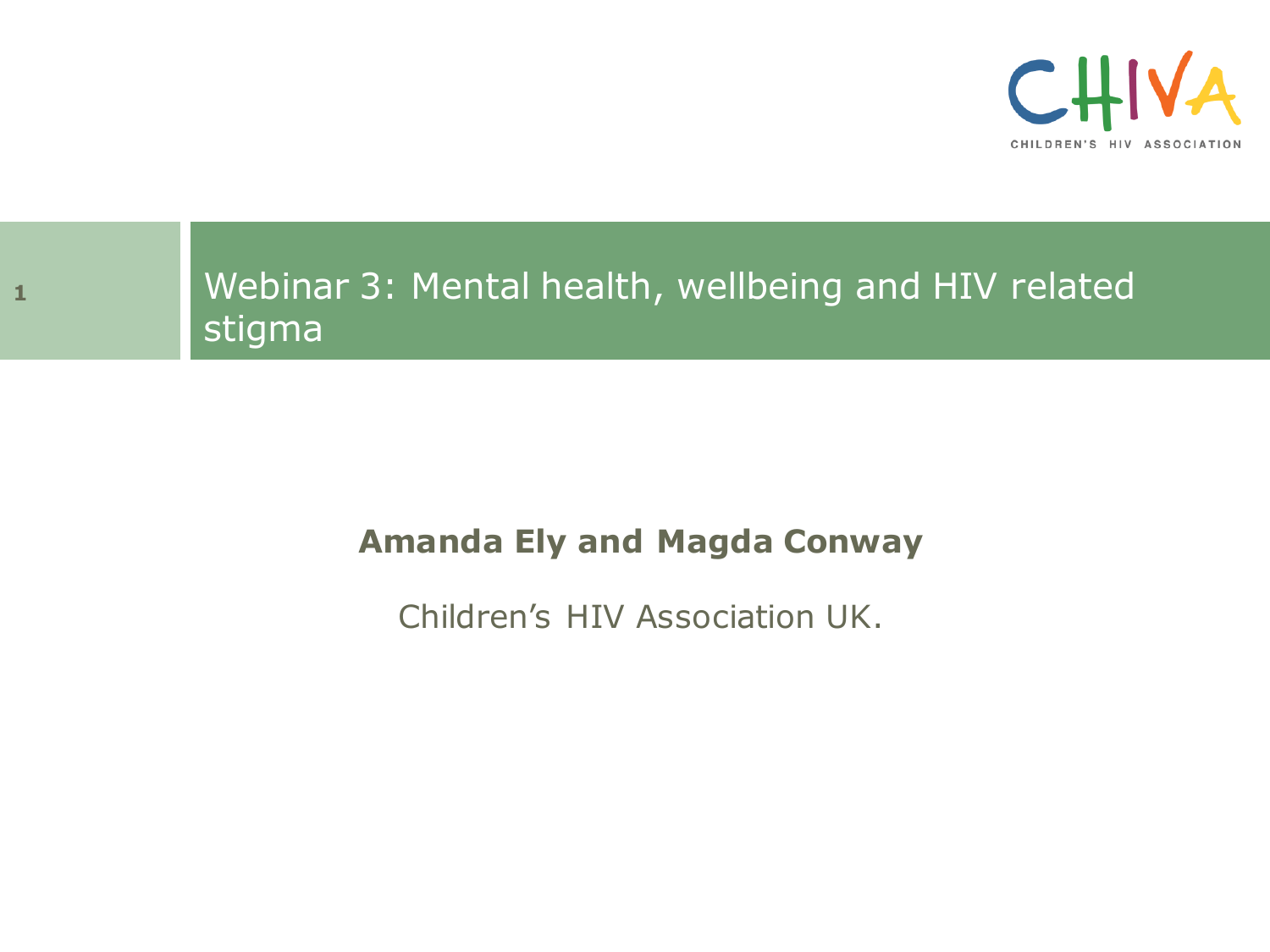# **Achieving mental health and well being for young people**

- Understanding issues around mental health and wellbeing of all young people
- $\Box$  How HIV related stigma can impact mental health and wellbeing of young people living with HIV in particular.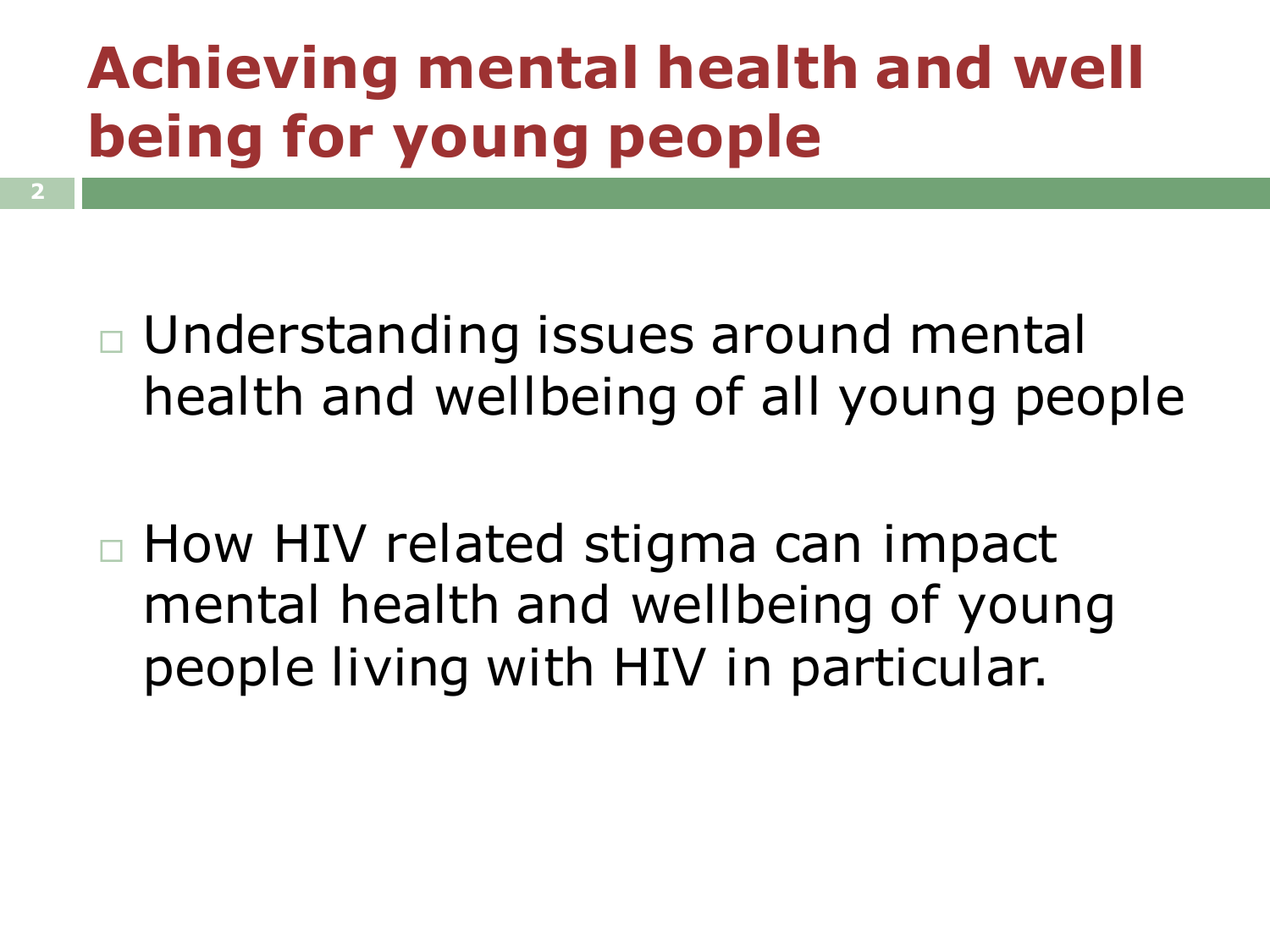# **Health / Wellbeing**



(WHO 1978) defined health as:

'a state of complete physical, mental and social wellbeing and not merely the absence of disease or infirmity' Wellbeing has evolved as an overarching concept which is generally held to describe the quality of people's lives.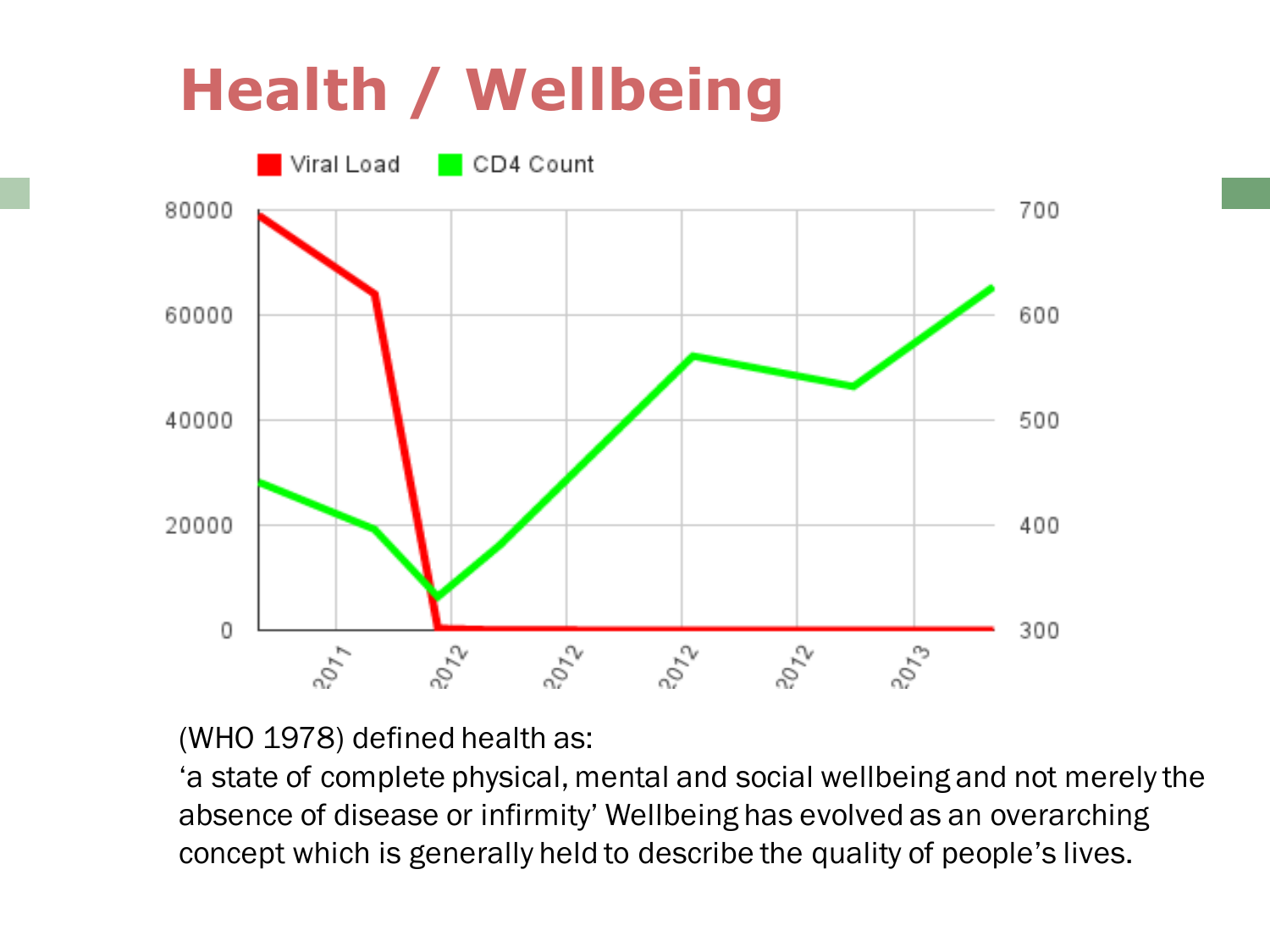$\Box$  Psychosocial wellbeing represents the relationship between the psychological and social aspects of our lives

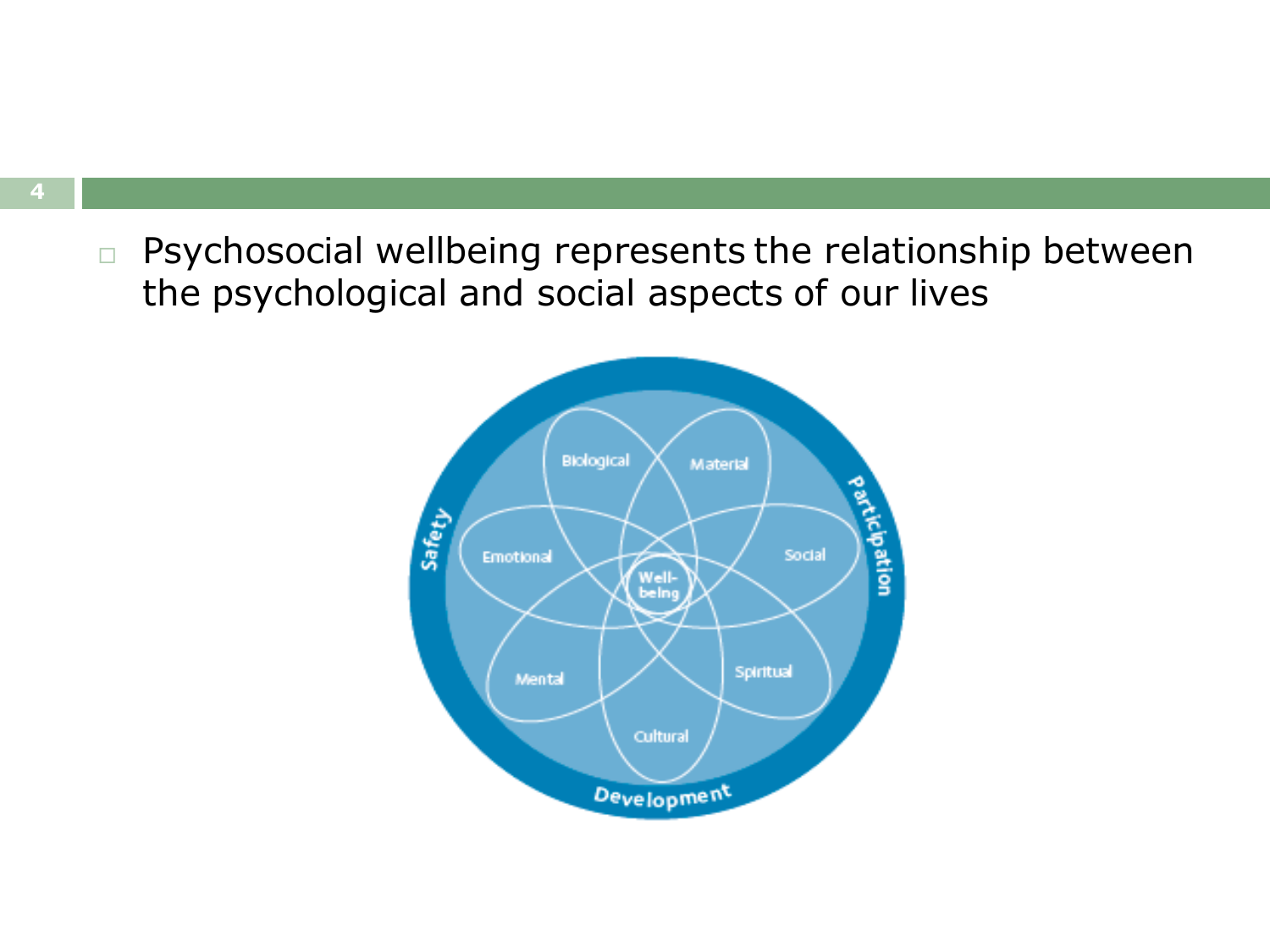### **Key experiences from direct work with YP with HIV**

Young people largely talk about the negative or more difficult impacts of HIV on their lives and a compounding fear of rejection from their peers

reinforced by the family experience - creating a context where fear and anxiety and Coping strategies frequently involve working hard to maintain HIV as a secret – a self stigma around HIV are common

These complex social and psychological impacts construct young peoples capacity to manage their health & willingness and capacity to engage with clinical care and manage medication adherence in the long term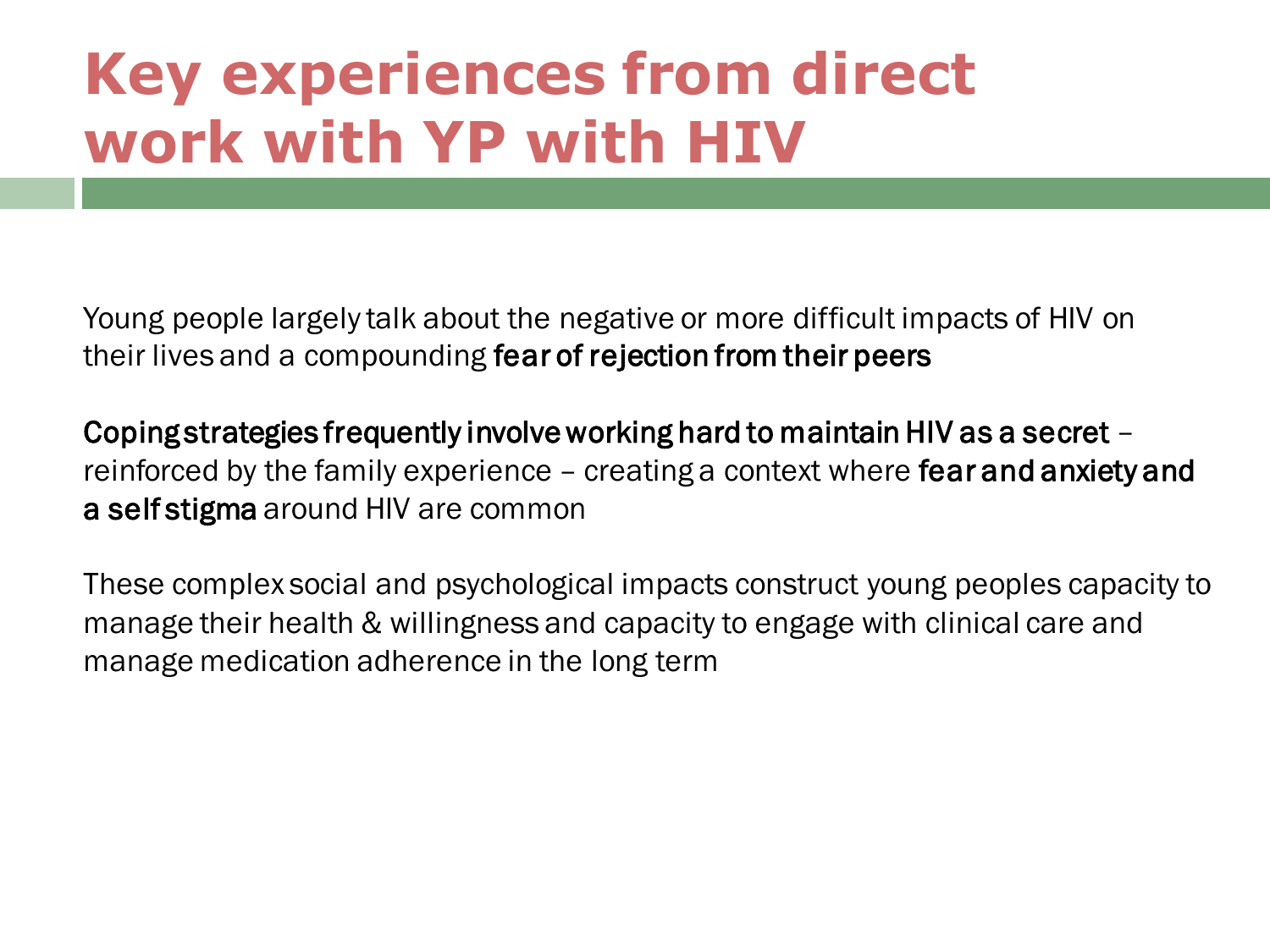### **What can we learn from others?**

Historical changes in approaches to disability

#### A Medical Model:

The medical model historically focuses on the dysfunction or impairment of the individual and seeks to 'cure' the impairment rather than address the disabling factors in the environment

to

The social model of Disability asserts that the impairment in itself is not an obstacle for a person with disabilities, but is a sociallycreated problem that demands a political and social response

A Social Model: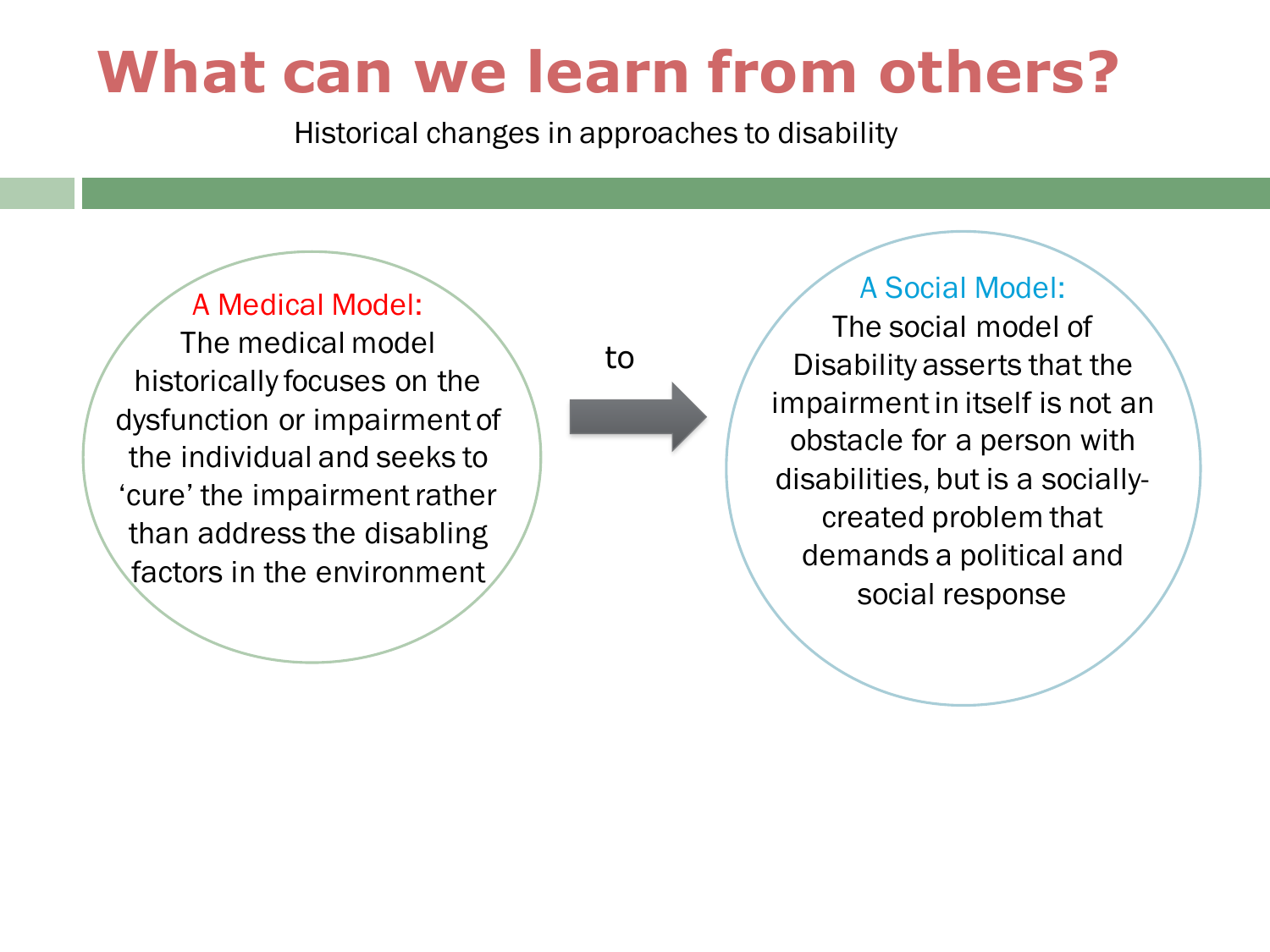# Addressing Psycho social wellbeing:

- **Greater social support and acceptance of illness is associated with lower levels of perceived HIV stigma, anxiety and depression**
- $\Box$  Opportunities for young people with HIV to have their voices heard
- $\Box$  More involvement in shaping the care they receive
- Young people with HIV need support to talk openly and confidently about their HIV in a range of contextssupporting the development of resilience
- Support to YP understanding the potential benefits of being able to tell others about their HIV and support in planning how to do this
- $\Box$  Providing opportunities for positive sharing of stories- not relying on the 'single story'
- $\Box$  Ensuring peer engagement opportunities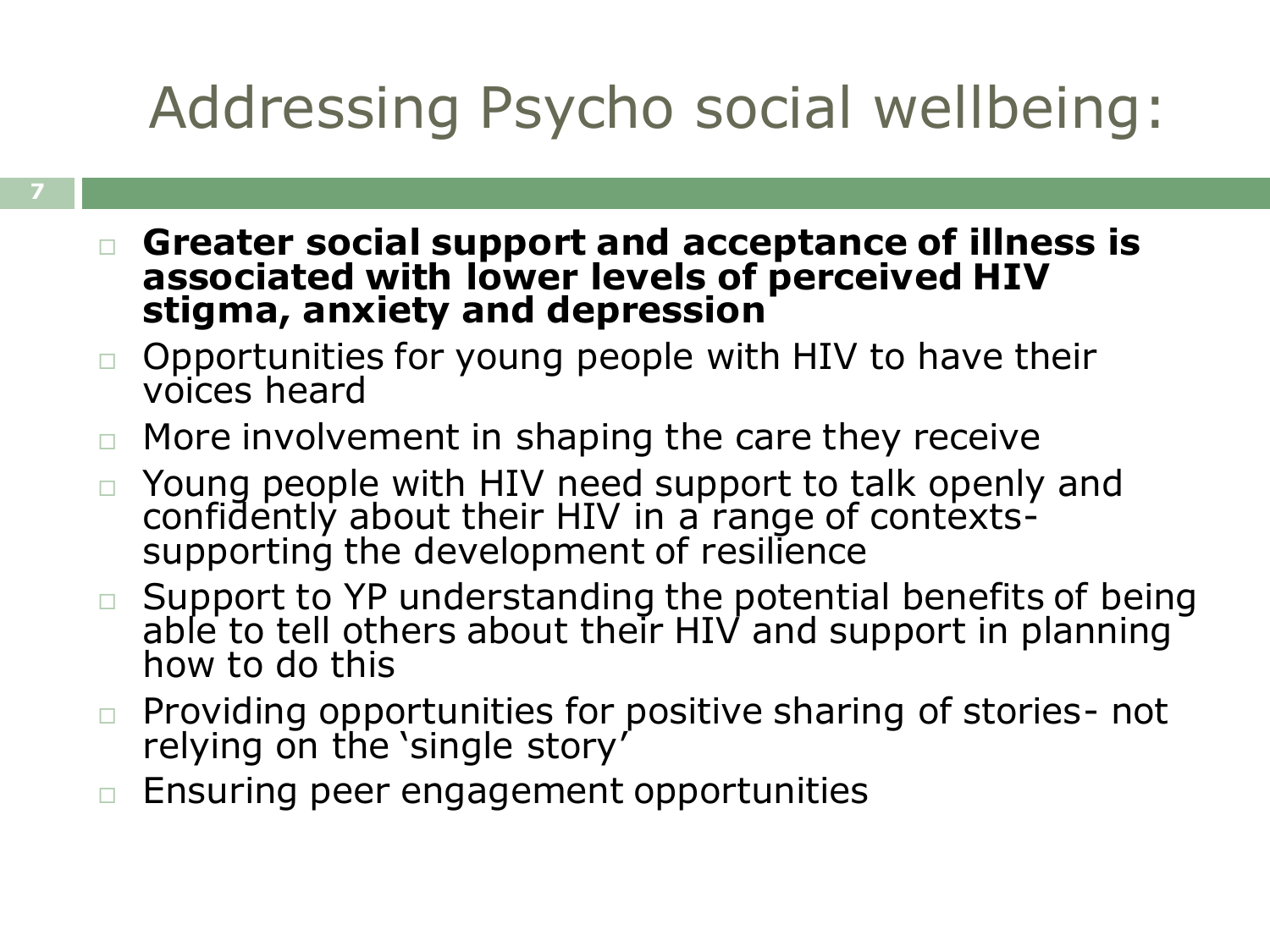### **Why understanding stigma matters?**

Stigma links to **discrimination** this can harm psychological well being of young person and can lead to unequal outcomes (health, social, economic)

Many studies illustrate negative impact of stigma on mental health and overall adjustment of YPHIV

Negative effects may reduce capacity for self care and increase other risk behaviours

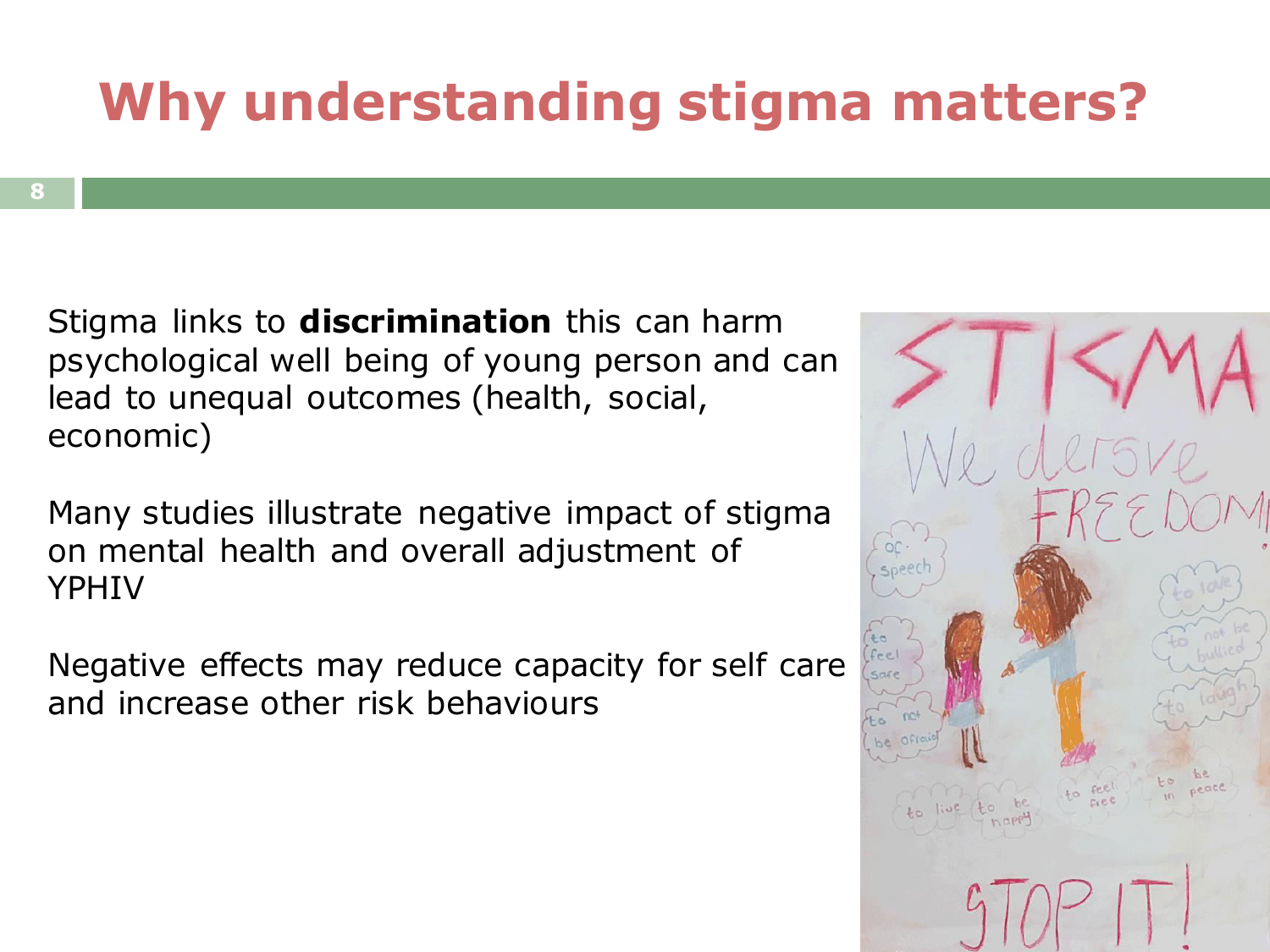### **How stigma impacts**

- **9**
- Stigma occurs when **differences are 'labelled**' and linked to undesirable or negative characteristics
- Leads to separation of **'us' and 'them'**
- Can lead to people being considered of **unequal worth** leading to further discrimination & exclusion, powerlessness,
- Affecting **personal sense of self worth.**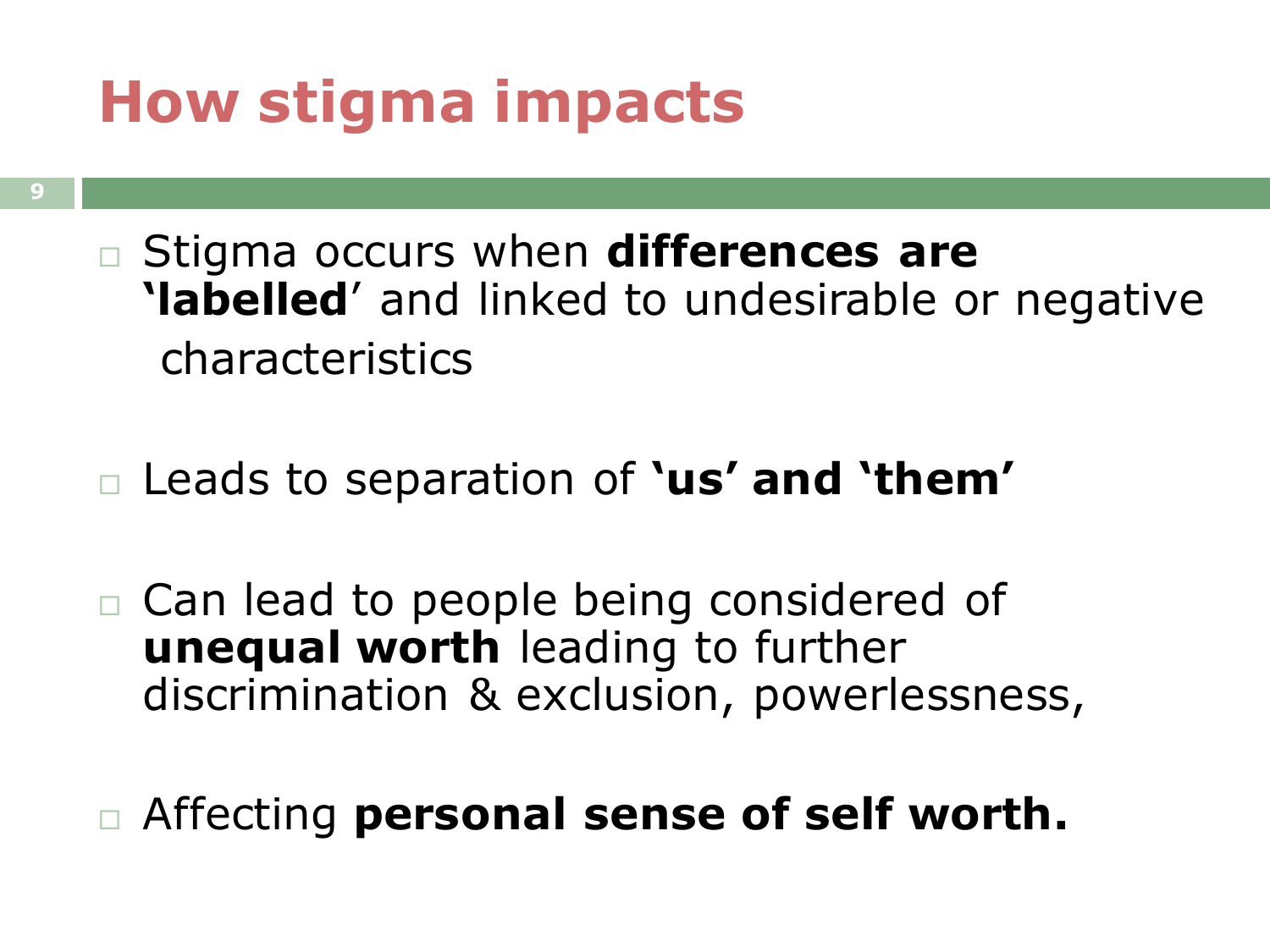### Internal self stigma:

Person living with HIV believes society driven negative attitudes around HIV and accepts them

Once negative attitudes incorporated into own beliefs can experience expectation of rejection; shame; guilt; worthlessness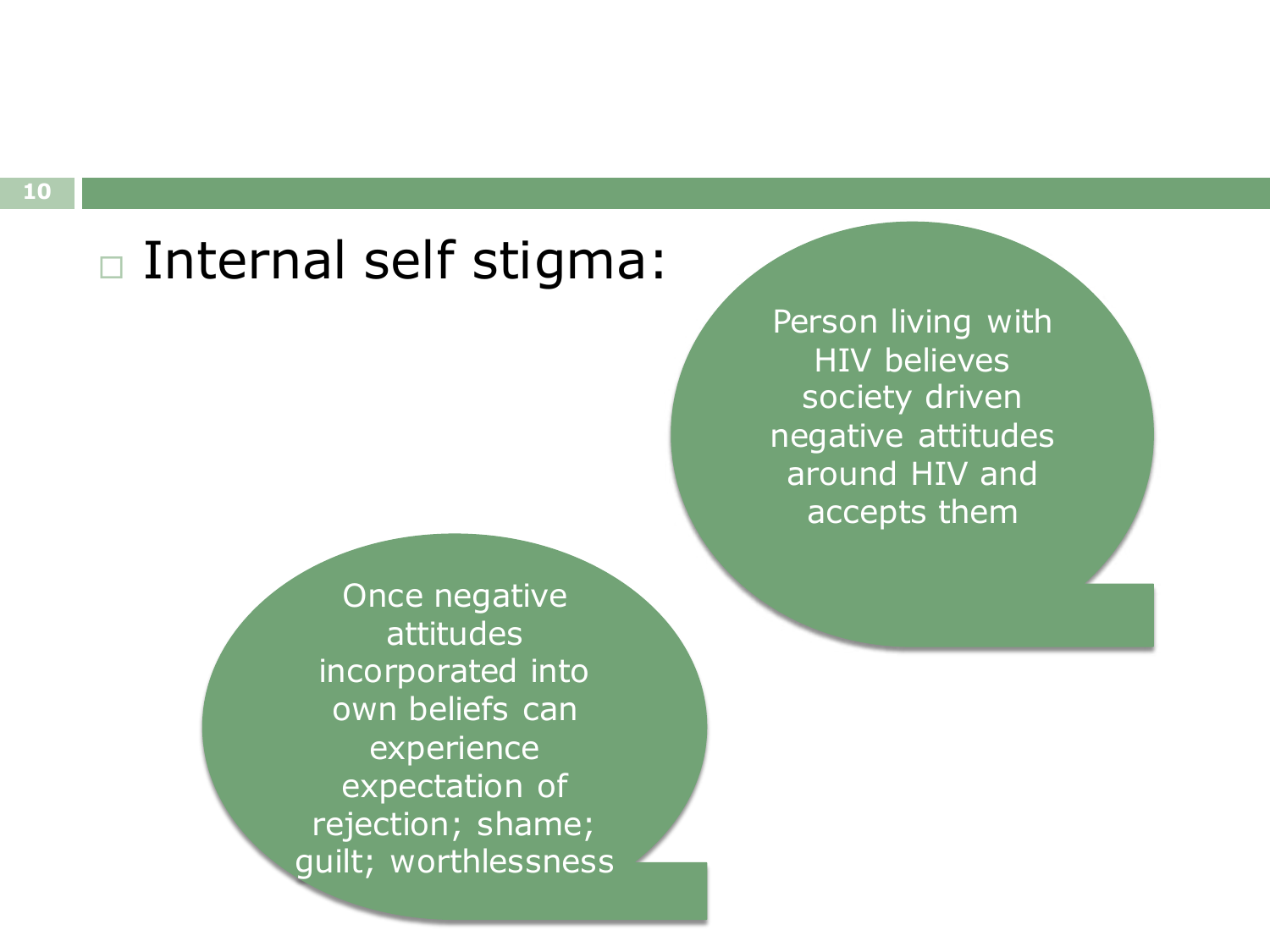### Layered experiences of stigma:

People can find themselves experiencing stigma at different levels because of membership to different groups

HIV stigma associates it with particular groups eg Gay people and to behaviours already stigmatized eg. Drug use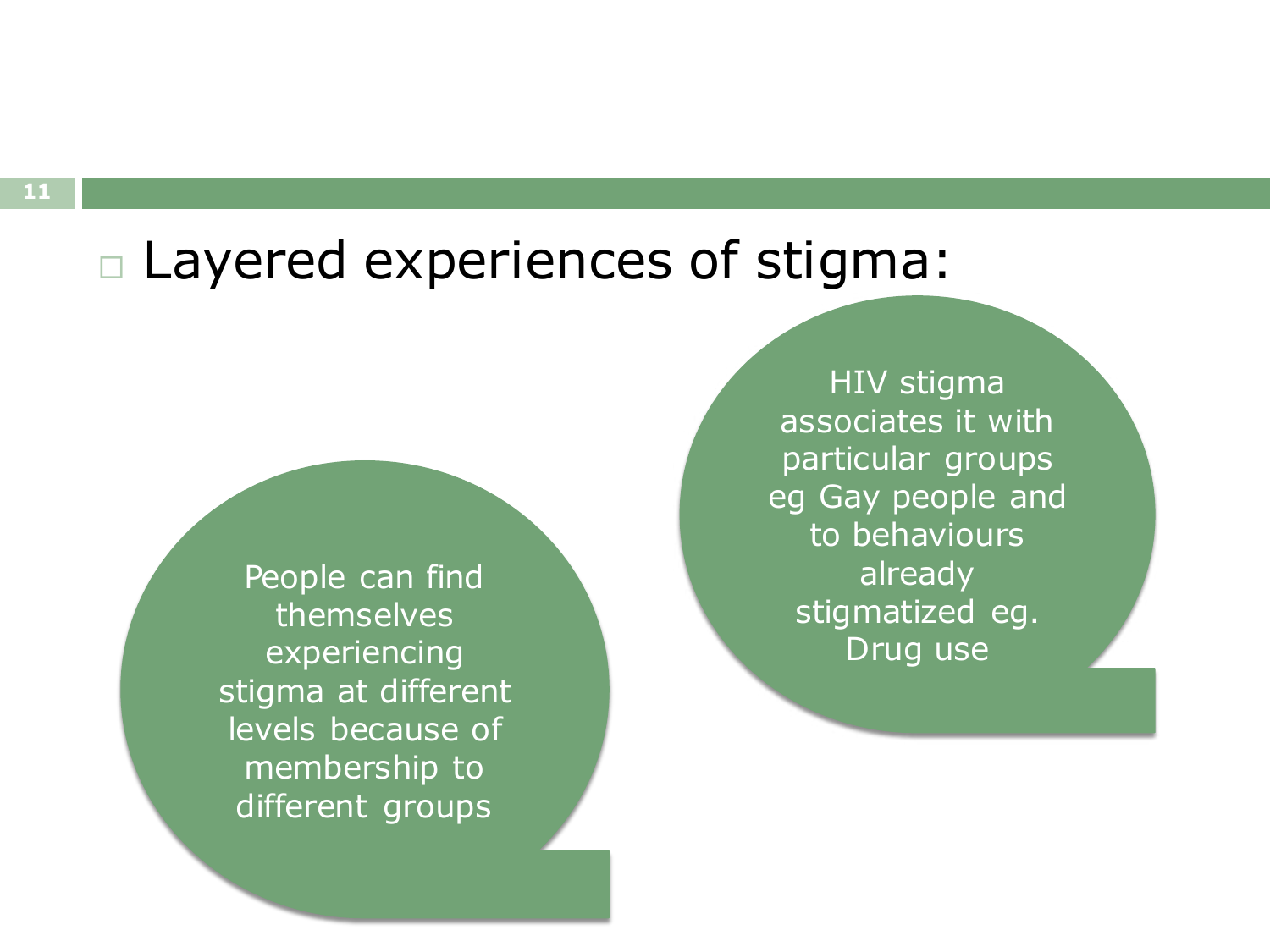# **Not all stigma is experience based**

 **Enacted stigma** – actual experiences of stigma and discrimination **Perceived stigma** - a fear or anticipation of stigma

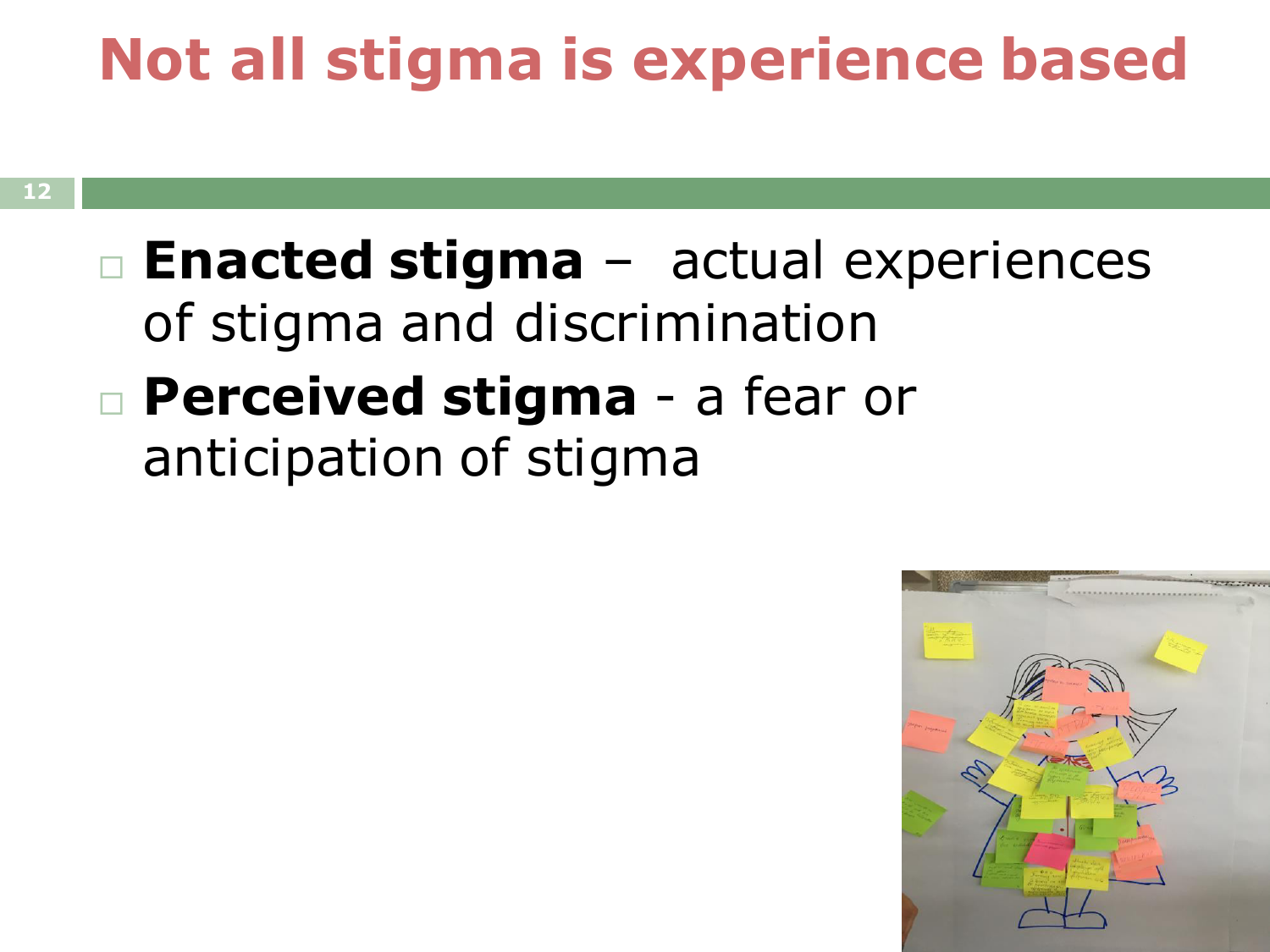### **Not all stigma is intended or intentional**

- **13**
- Not telling a child about their HIV due to desire to protect them
- Not telling others eg schools and advising YP not to tell other people
- □ Family experiences of shame and quilt impacts on how HIV is coped with in family and the Child internalizes

the idea that HIV is something that has to be hidden / is shameful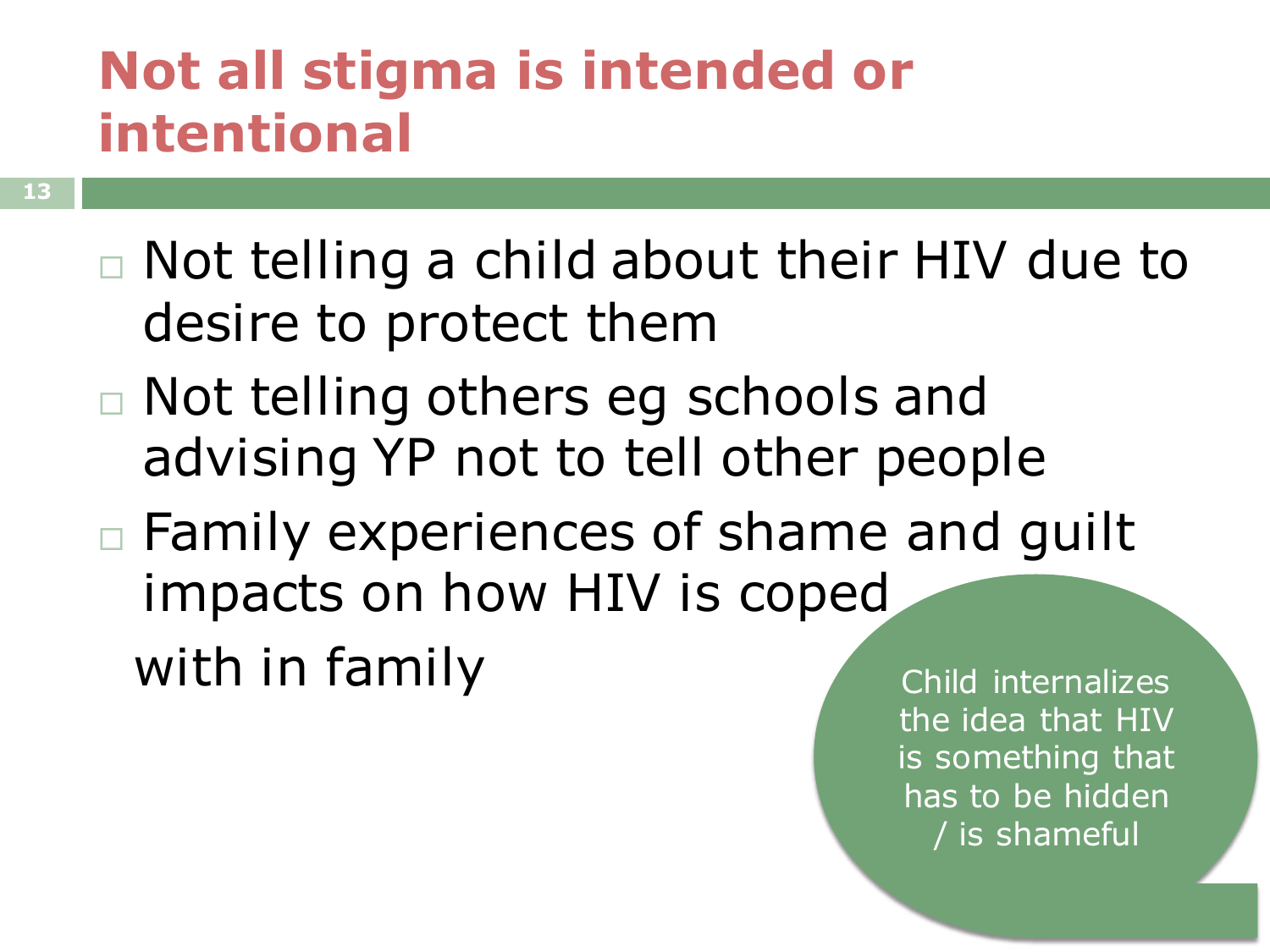### **Strategies to address impacts of stigma**

- **14**
- $\Box$  Promote individual coping skills
- $\Box$  Provide group based social support where possible
- □ Discuss YP's experience of HIV and pay attention to difficulties in sharing HIV info with friends, family, adjusting to diagnosis and self esteem
- $\Box$  Discuss how different groups in society have been stigmatized at different times, address the sense that HIV is 'different' focus on similarities with other experiences.
- □ Focus on decreasing negative feelings in self and about others in relation to HIV
- □ Support YP to plan sharing of HIV to others- to build support networks & combat fears of rejection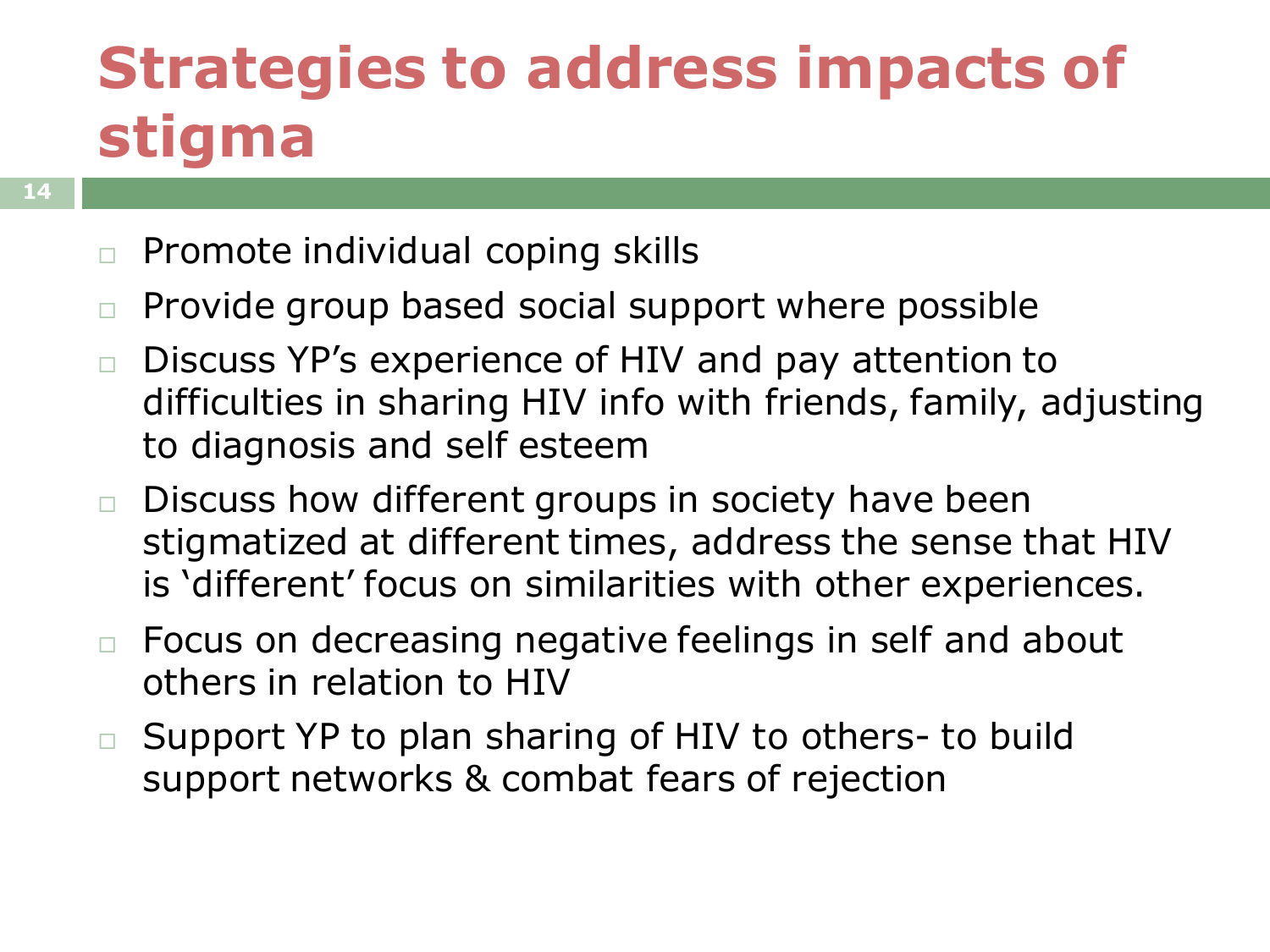



### Recognising and addressing stigma and mental health issues in practice

Look at different examples of how this can manifest itself in care givers and young people

Explore other possible impacts on children and young people

How to address these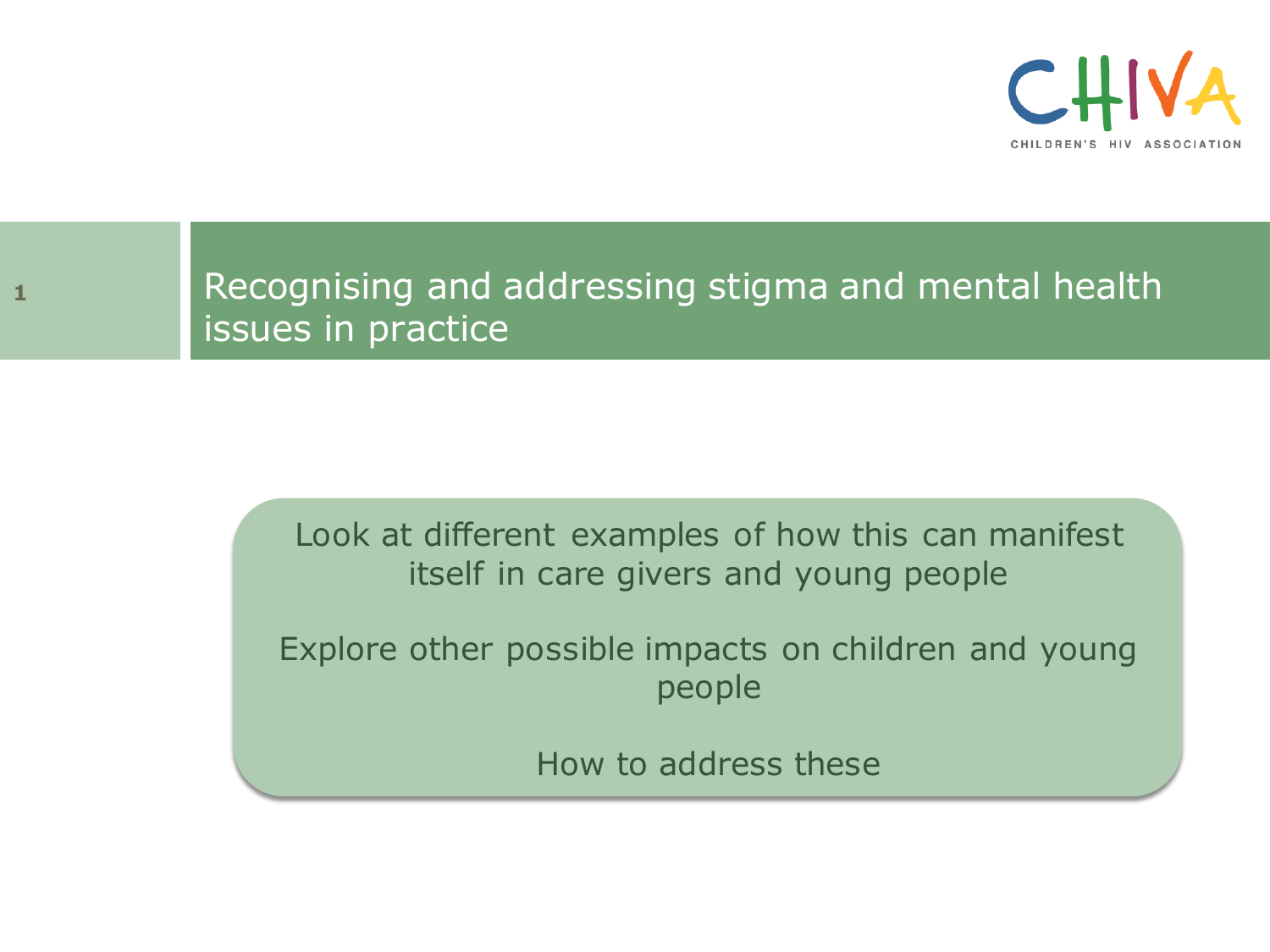# **Case one: Anna (mum)**

**16**

#### **The Family: Anna, daughter 12 and son 5**

- $\star$  Anna diagnosed when her daughter was sick as baby
- \* Anna and daughter never taken ART regularly
- $\star$  When pregnant with son, family lost to follow up
- ★ Defined by two different clinical teams as an 'impossible' family
- \* Daughter's CD4 below 50

Withdrawn Anxiety **Low level** depression?

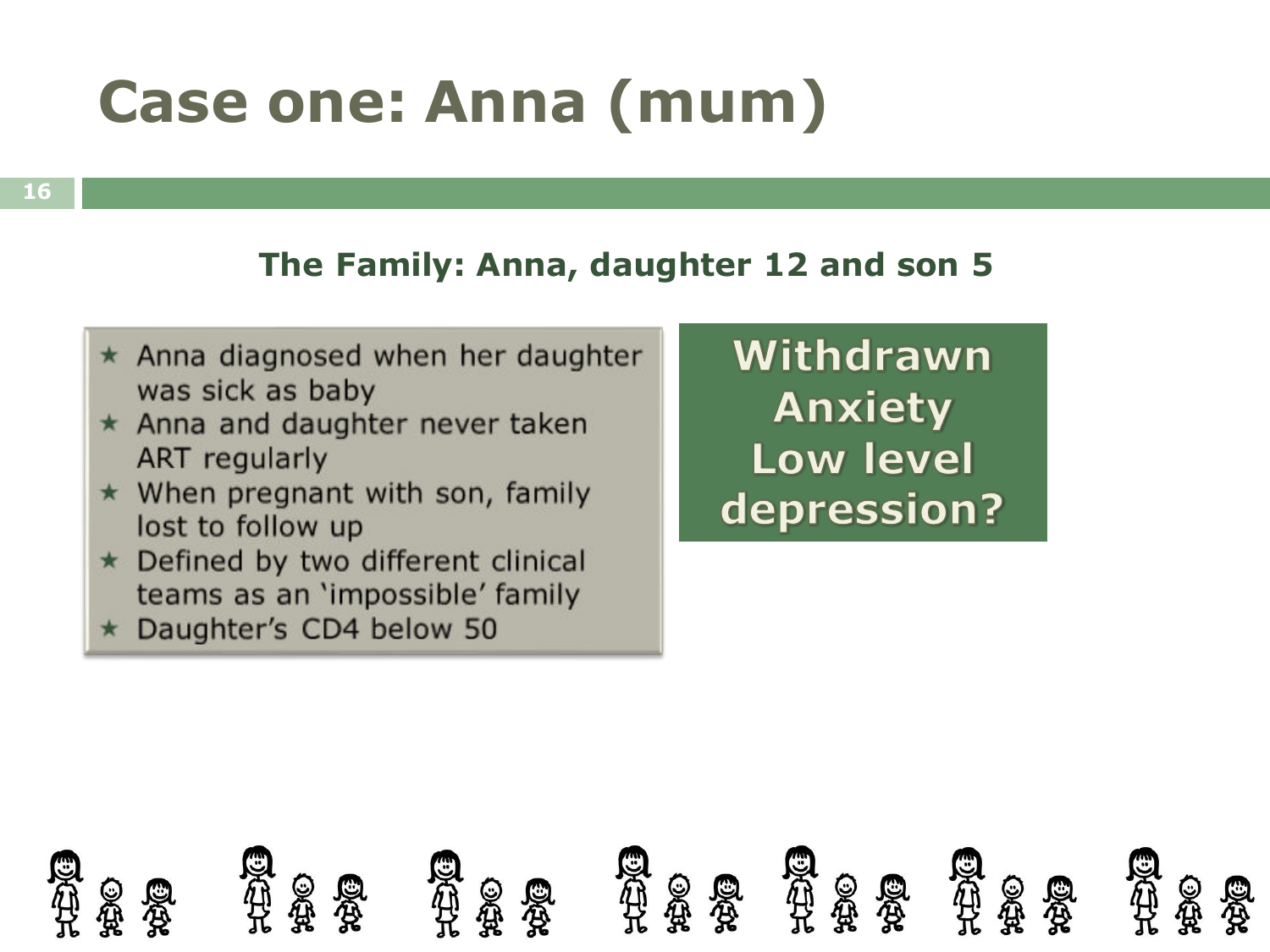### **How to address this?**



- \* Build a relationship with Anna
- \* Talk to her: about her diagnosis, what was that like? Who has she shared this with? Where does she get support?
- $\star$  Linked her with other mothers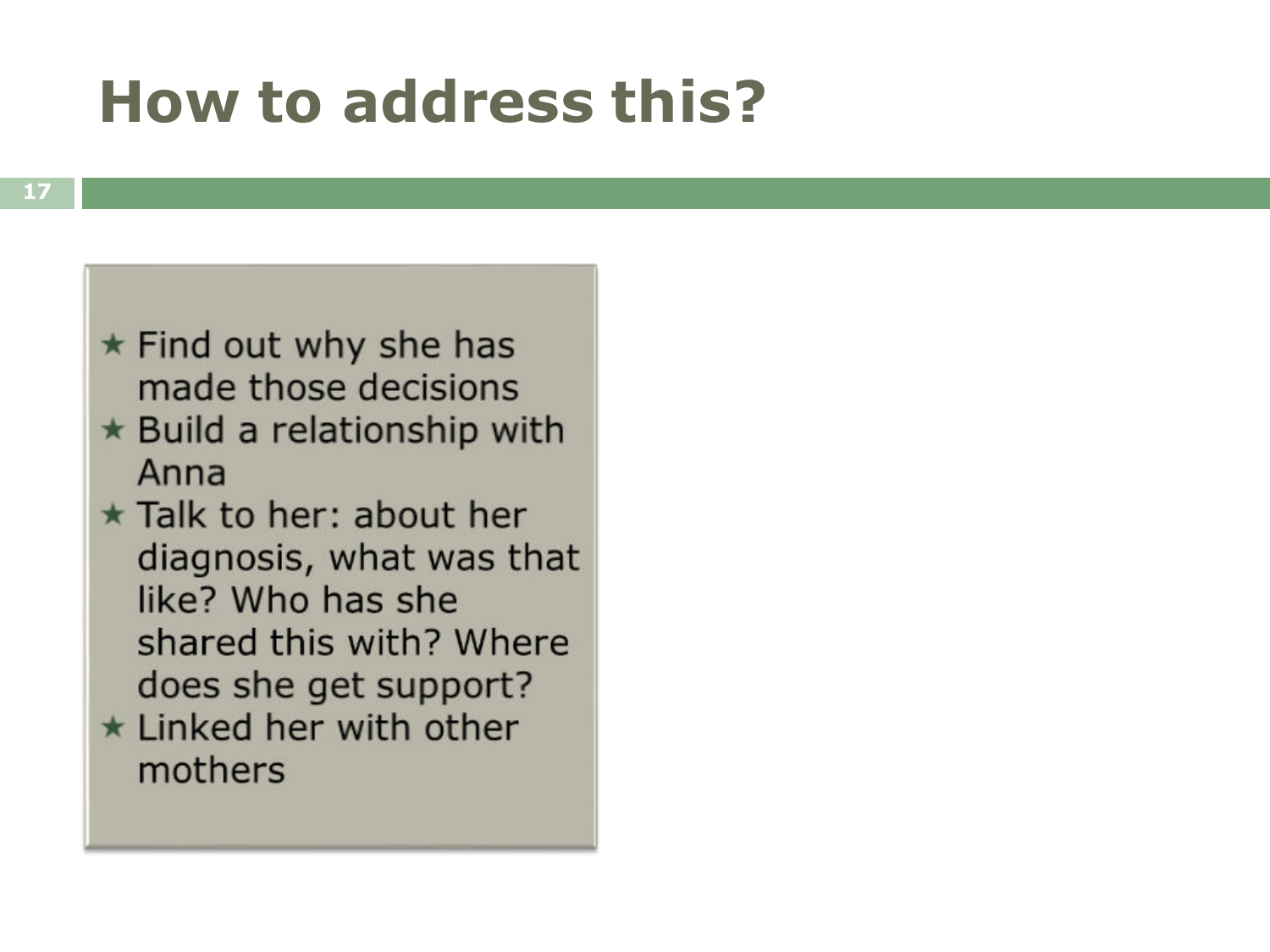### **Case two: Danya**

- Mum acquired HIV through rape
- $\star$  Passed to Danya during pregnancy/birth
- Mum dies of AIDS related complications  $\star$
- $\star$  Father (negative) re-marries, does not tell new wife about Danya's HIV. They have other children
- \* Danya has HIV named at 12 years old and told this is how his mother died

**Depression Anger** Poor adherence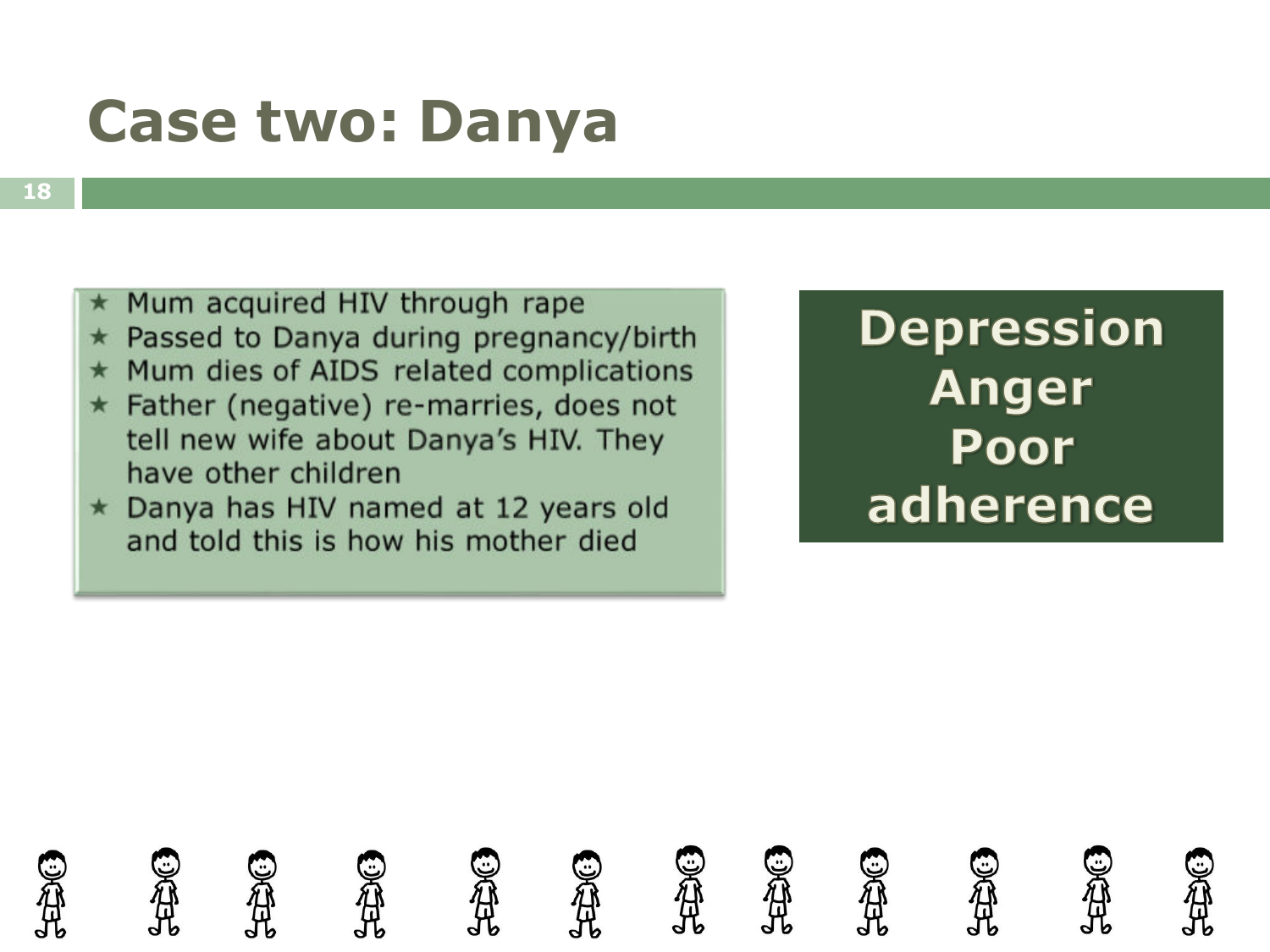### **How to address this?**

| <b>Bereavement</b>   | • The loss of his mother<br>• How his mother acquired<br><b>HIV</b>                           | Memory book,<br>photos,<br>conversations<br>Counseling                                        |
|----------------------|-----------------------------------------------------------------------------------------------|-----------------------------------------------------------------------------------------------|
| 'Othered' at<br>home | • Difference<br>• Medicine and appointments<br>hidden<br>• HIV never mentioned in the<br>home | Disclosing to step-<br>mother<br><b>Family conversations</b><br>about HIV<br>Storing medicine |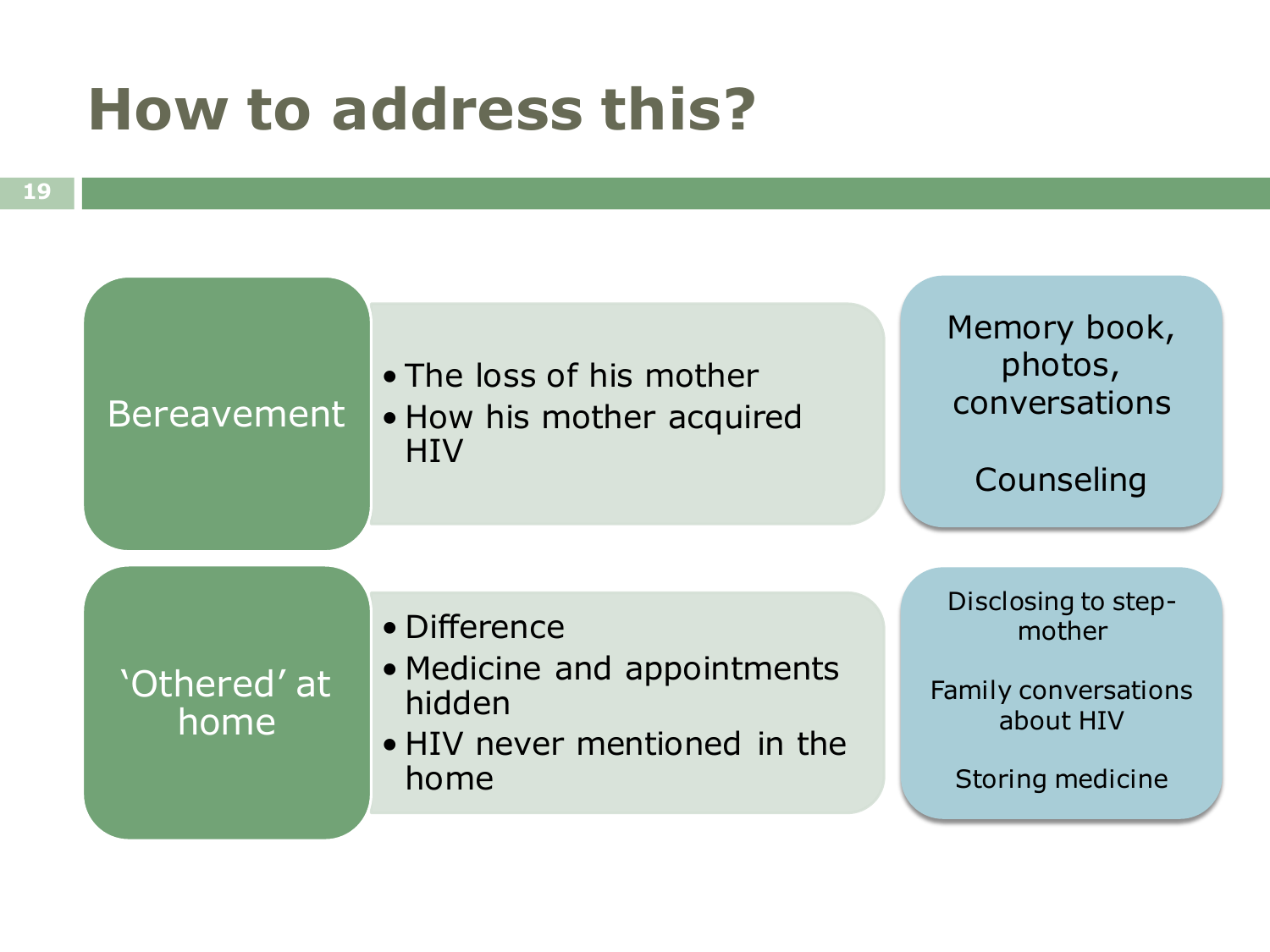### **Case two: Galina**

- $\star$  Born with HIV
- \* Lives with mum, dad and brother (all have HIV)
- \* Told her HIV status at 10, was able to join a support group straight away
- $\star$  Mum links with another mum with an HIV+ daughter
- $\star$  Dad working away
- \* Mum becomes ill, in and out of hospital

**Galina very** tearful at school and school calling home concerned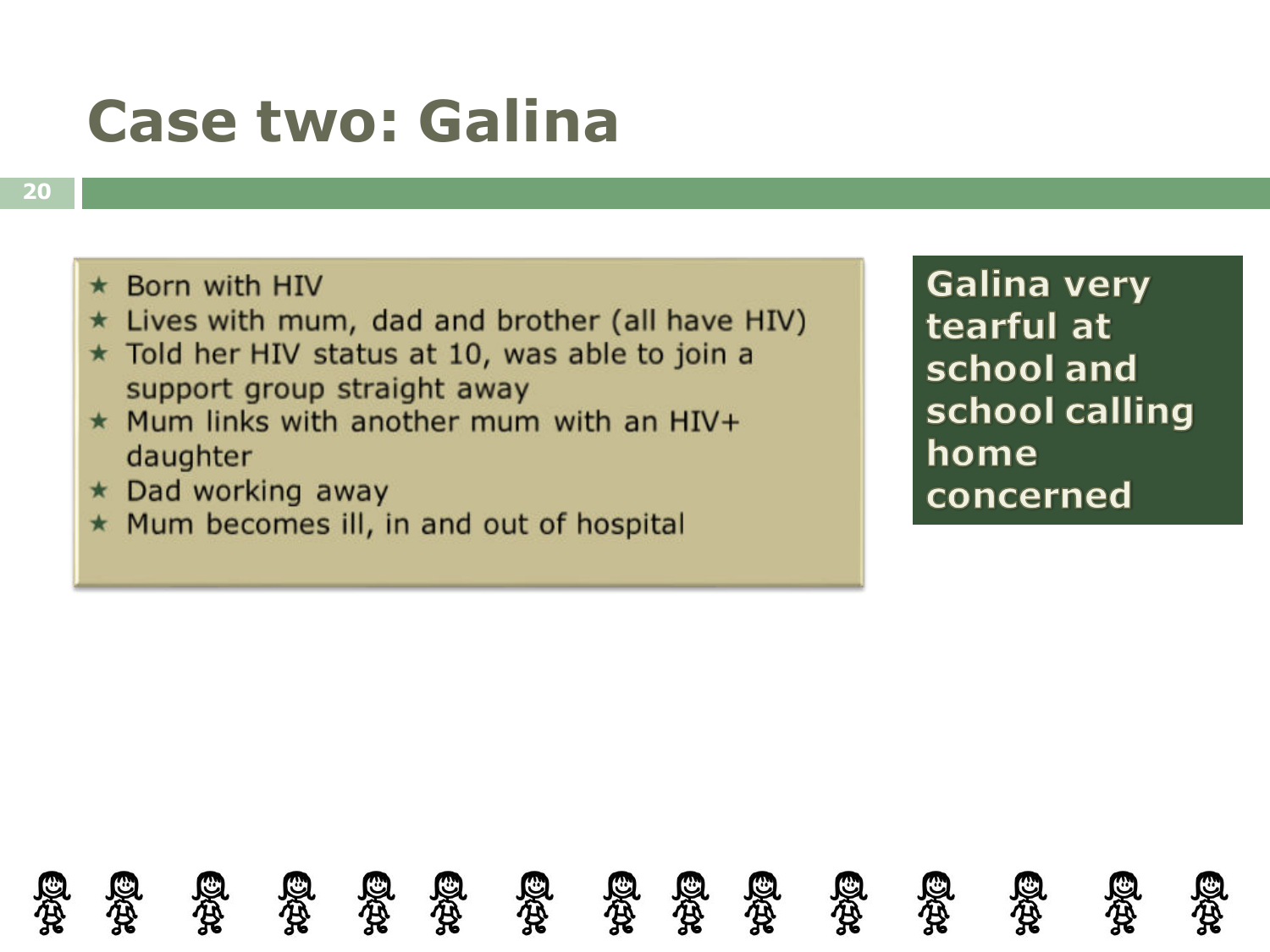### **How to address this**

- $\star$  Speak with Mum school needs to know she is in hospital
- $\star$  Mum's permission to tell school her HIV?
- $\star$  Galina needs support around mum being in hospital
- $\star$  Physical support for family are children being left on their own?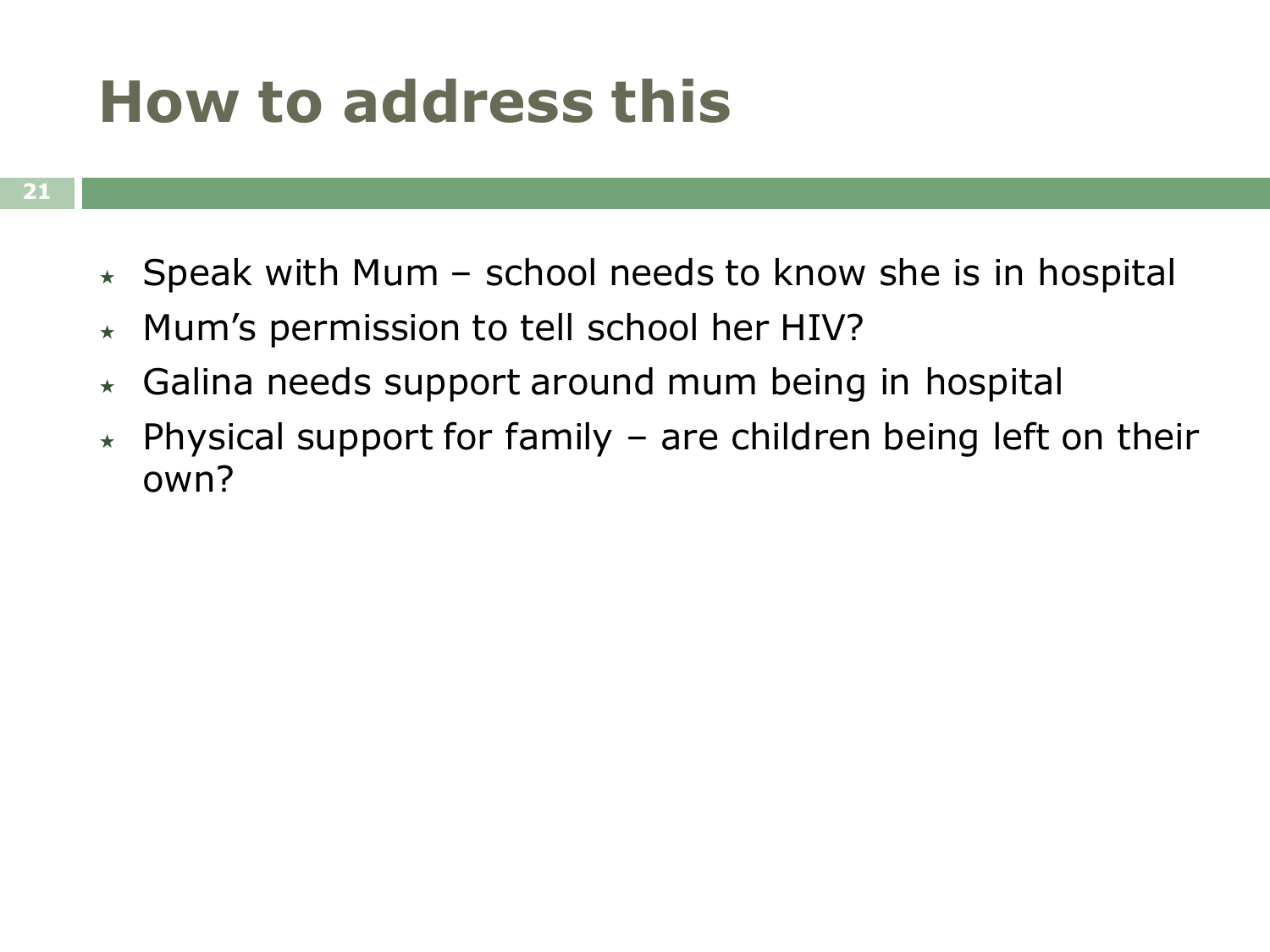### **Case four: Tatiana**

**Born with HIV** Lives with mum, dad (both positive) and siblings (negative) Tatiana told her HIV diagnosis at 12, told not to tell anyone else Good adherence

**Every day** eats a little bit of washing powder

en<br>A SA<br>A **el**<br>H en<br>H Sip<br>H en<br>H en<br>El Sip<br>Li **SA** en<br>Al is<br>U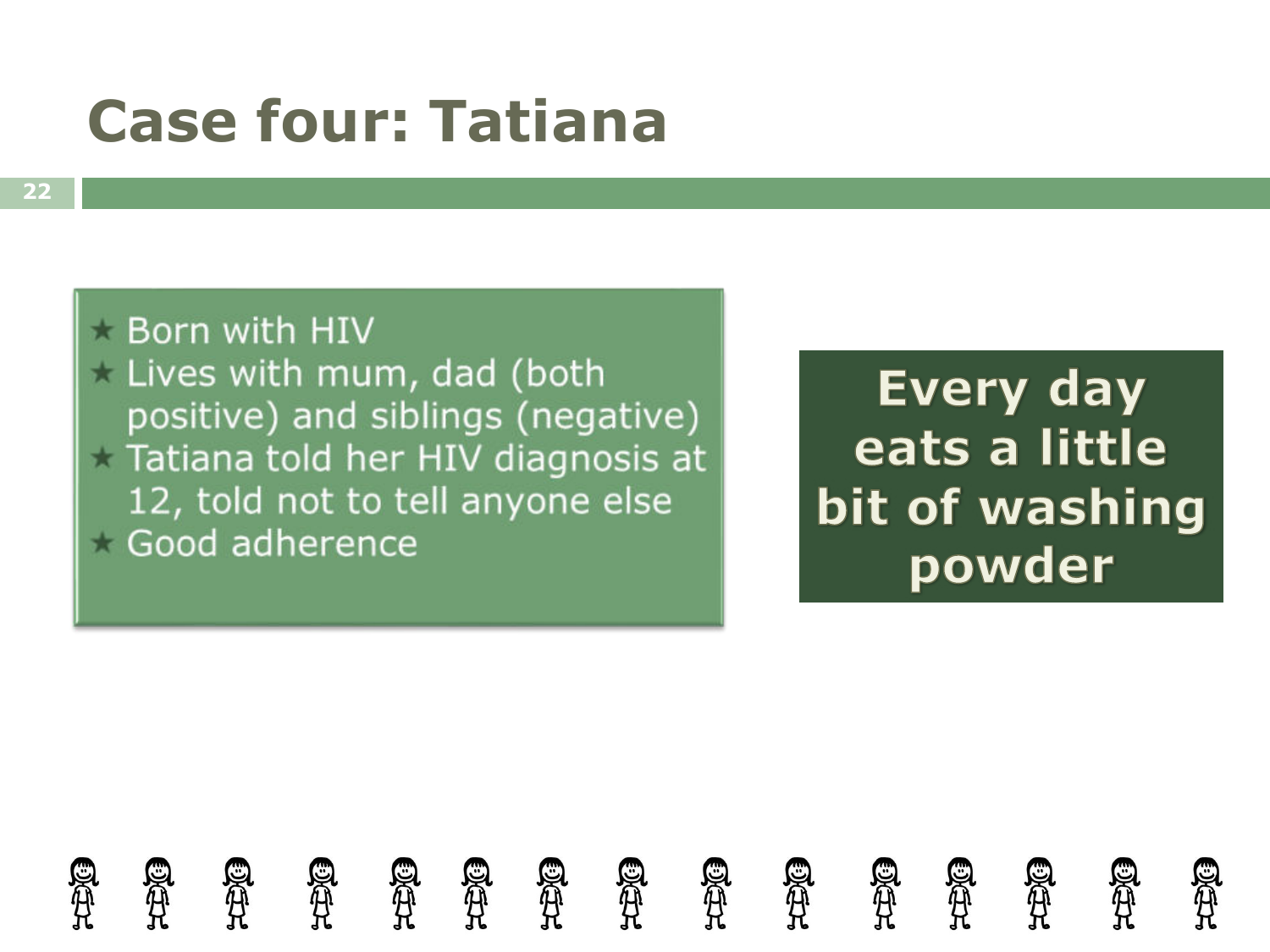### **How to address this?**

- Why 'Pica' Eating Disorder? Feeling unclean? Both? Clinical psychological help
- $\star$  Outside of this, conversations holistic assessment – talk about stigma and self-stigma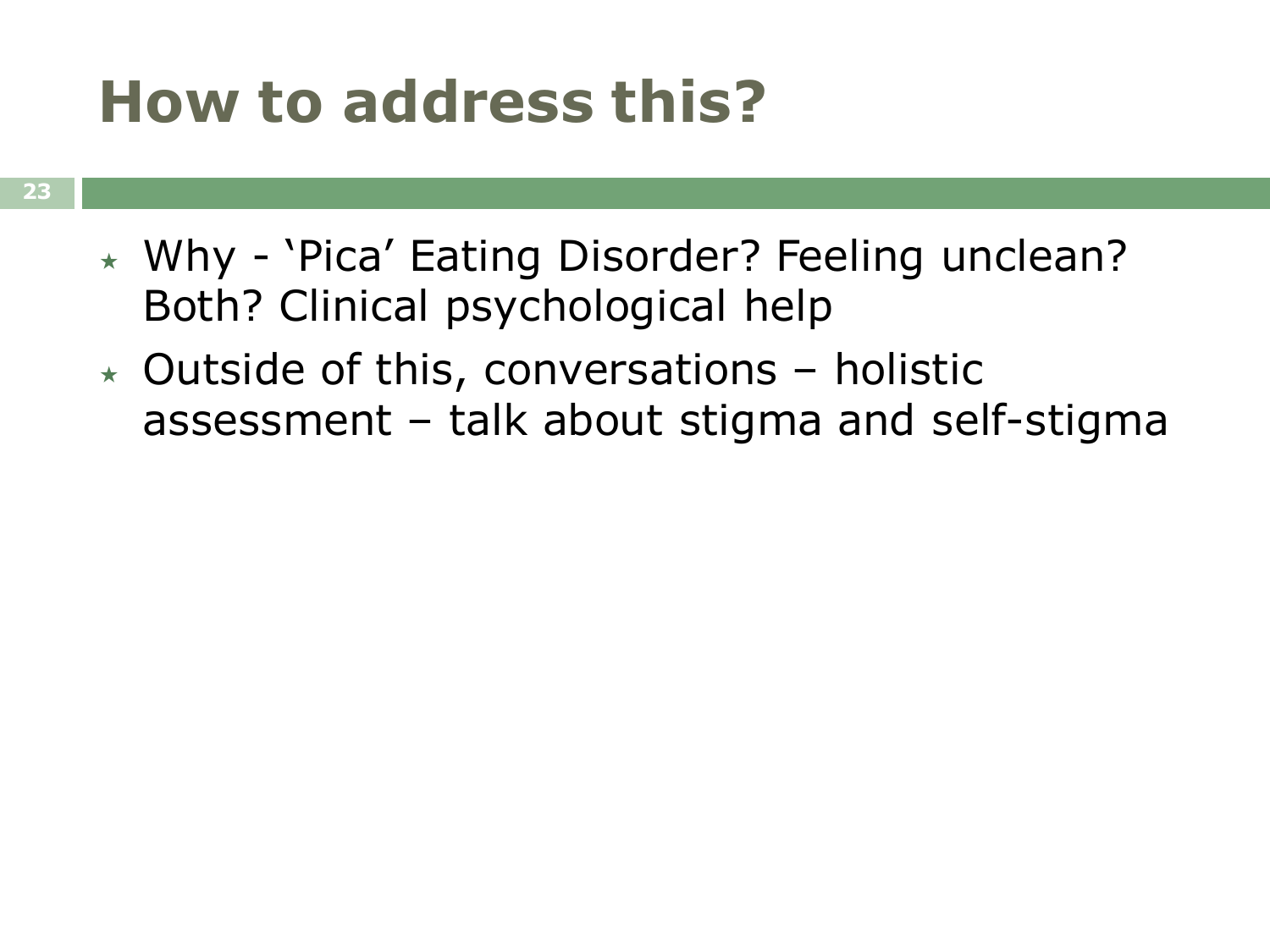# Conclusion

- $\star$  The experience of stigma intended, unintended, selfstigma - can lead to poor mental health and well-being in children and their families
- $\star$  It may be unclear whether the mental health issue is
- Addressing this may be complicated and take a long time
- $\star$  Being honest, listening, not judging and explaining stigma can all help  $\overline{a}$